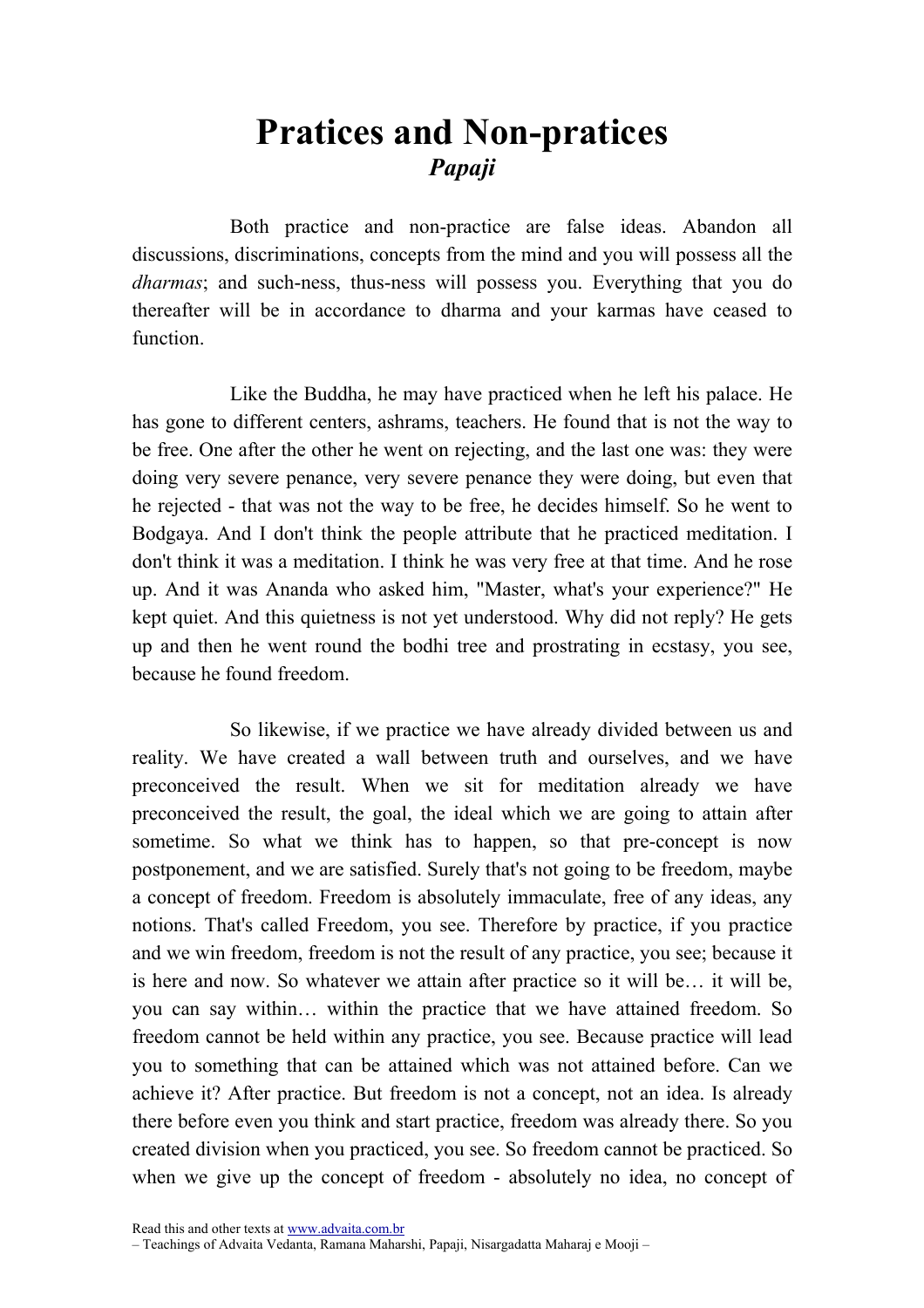anything to attain or achieve - then we are empty-minded. Now in the emptiness in this emptiness, within the emptiness – there'll be wave which will rise from within the emptiness - it's not from your side - that will be calling you. You can call it source… source. And if you direct your mind towards this within the emptiness that will pull you to freedom, you see. So it needs some absolute purity, absolute purity, absolute devotion, absolute surrender to source - to freedom itself, you see. Without it, it's not going to happen.

Everywhere people are practicing. Everywhere practice is going on, in India and abroad. So there was one man who practiced; for number of years he was practicing and in the end what happened? One thought comes in his mind and he rose up and returned back to his previous habits, you see. So, you can't suppress it also. When the mind is there, "I want to be free." and if you practice it will not work. You have to wait for millions of years to win freedom. You have to wait. Its better to wait and not impose on you, "I have to be free this time." I see many people, "I want to be free. In different centers we have been practicing freedom." I don't believe with this kind of behavior with this kind of character, with this kind of relationship, how dare they can say, "We have been practicing freedom and enlightenment."

It's a very different story, you see - few here, there. How many buddhas we have produced? This universe… how many buddhas have been produced by this universe? At any center everybody says, "We went there." Millions. One teacher has millions of followers, you see, and everybody says, "We went for freedom." And they have been coming here in large numbers and saying, "We came for freedom." Everybody said to us, "We come for freedom." And they came squeezed, absolutely squeezed of their bodies, squeezed of their minds, and squeezed of their intellects. You have to be very healthy in mind, very healthy in body also. Perhaps there will be very helpful for you to decide, "I want to be free." with the force of your previous karmas. And then you have to sit quiet. A monkey cannot sit quiet, surely not! His habits have to be abandoned. Mind is monkey, you see. How it can keep quiet, your see? So in satsang, this monkey can be trained - the monkeys can be trained. But it is the satsang, in the satsang, come to satsang and don't *indulge* for sometime. Keep quiet.

After all we are not doing any gymnastics here. And not therapies are working here, as most of you have been doing - coming for freedom, lost in the therapies. How you can claim that we are in this ashram to win freedom? Don't deceive your Self. You can deceive others, you can deceive yourself, but you

<sup>–</sup> Teachings of Advaita Vedanta, Ramana Maharshi, Papaji, Nisargadatta Maharaj e Mooji –